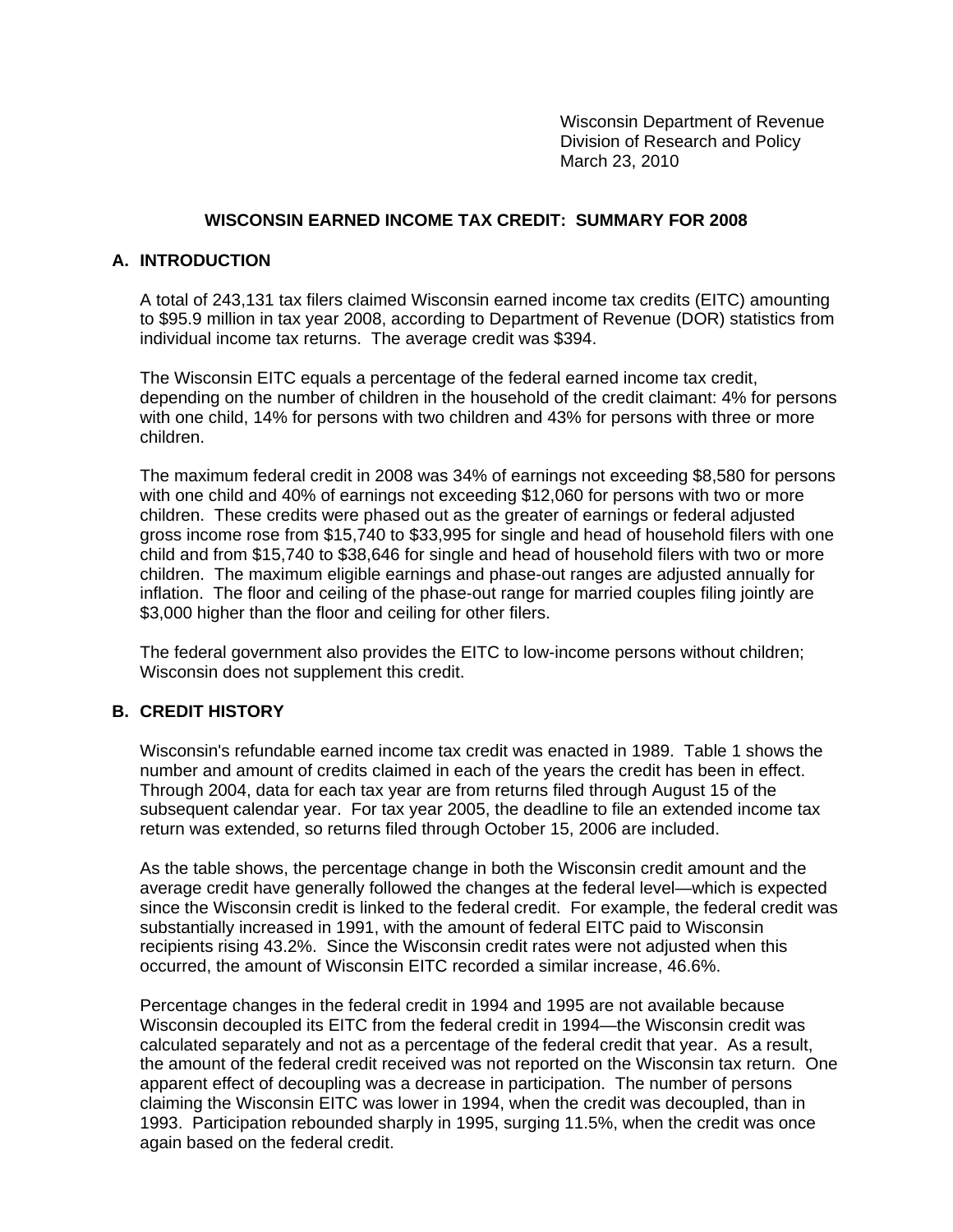The number of Wisconsin EITC recipients and the amount claimed declined in the late 1990s, but both have increased since then. In 2008, the number of recipients and the amount of credits rose again by 2.7% and 7.0%, respectively.

| Wisconsin<br><b>Federal Credit</b><br>Number Of<br><b>Credit Amount</b><br><b>Tax Year</b><br>Amount*<br>Average<br>Average<br>(\$ thou)<br>(3)<br>(\$ thou)<br>(3)<br>Recipients<br>\$16,464.1<br>\$68,409.8<br>\$541<br>\$130<br>1989<br>126,511<br>1990<br>136,205<br>77,718.0<br>571<br>18,916.8<br>139<br>1991<br>153,194<br>111,255.2<br>726<br>27,725.0<br>181<br>1992<br>165,951<br>134,697.7<br>812<br>202<br>33,572.0<br>1993<br>172,425<br>153,726.5<br>892<br>38,652.1<br>224<br>N/A<br>1994<br>171,260<br>N/A<br>287<br>49,150.1<br>1995<br>191,019<br>287,033.7<br>1,503<br>54,750.6<br>287<br>1996<br>195,980<br>332,449.8<br>297<br>1,696<br>58,177.5<br>1997<br>344,338.8<br>60,760.8<br>313<br>194,023<br>1,775<br>317<br>1998<br>342,960.1<br>189,102<br>1,814<br>59,932.8<br>1999<br>1,828<br>318<br>185,442<br>339,062.5<br>59,057.7<br>2000<br>185,499<br>318<br>342,729.6<br>1,848<br>59,075.7<br>2001<br>189,586<br>355,624.2<br>1,876<br>60,346.8<br>318<br>328<br>2002<br>210,624<br>410,860.2<br>1,951<br>69,029.2<br>2003<br>1,978<br>69,765.9<br>326<br>214,164<br>423,617.1<br>2004<br>216,707<br>445,730.6<br>2,057<br>73,482.6<br>339<br>2005<br>223,518<br>478,468.8<br>2,141<br>78,831.0<br>353<br>2006<br>227,497<br>506,355.6<br>2,226<br>83,193.4<br>366<br>2007<br>236,691<br>550,017.1<br>2,324<br>89,549.0<br>378<br>2008<br>243,131<br>\$585,144.5<br>\$2,407<br>\$95,848.1<br>\$394<br>Year over Year Percent Changes<br>7.7%<br>6.7%<br>1990<br>13.6%<br>5.5%<br>14.9%<br>1991<br>43.2<br>30.3<br>12.5<br>27.3<br>46.6<br>1992<br>8.3<br>21.1<br>11.8<br>21.1<br>11.8<br>1993<br>3.9<br>14.1<br>9.8<br>15.1<br>10.8 |
|----------------------------------------------------------------------------------------------------------------------------------------------------------------------------------------------------------------------------------------------------------------------------------------------------------------------------------------------------------------------------------------------------------------------------------------------------------------------------------------------------------------------------------------------------------------------------------------------------------------------------------------------------------------------------------------------------------------------------------------------------------------------------------------------------------------------------------------------------------------------------------------------------------------------------------------------------------------------------------------------------------------------------------------------------------------------------------------------------------------------------------------------------------------------------------------------------------------------------------------------------------------------------------------------------------------------------------------------------------------------------------------------------------------------------------------------------------------------------------------------------------------------------------------------------------------------------------------------------------------------------------------------------------------|
|                                                                                                                                                                                                                                                                                                                                                                                                                                                                                                                                                                                                                                                                                                                                                                                                                                                                                                                                                                                                                                                                                                                                                                                                                                                                                                                                                                                                                                                                                                                                                                                                                                                                |
|                                                                                                                                                                                                                                                                                                                                                                                                                                                                                                                                                                                                                                                                                                                                                                                                                                                                                                                                                                                                                                                                                                                                                                                                                                                                                                                                                                                                                                                                                                                                                                                                                                                                |
|                                                                                                                                                                                                                                                                                                                                                                                                                                                                                                                                                                                                                                                                                                                                                                                                                                                                                                                                                                                                                                                                                                                                                                                                                                                                                                                                                                                                                                                                                                                                                                                                                                                                |
|                                                                                                                                                                                                                                                                                                                                                                                                                                                                                                                                                                                                                                                                                                                                                                                                                                                                                                                                                                                                                                                                                                                                                                                                                                                                                                                                                                                                                                                                                                                                                                                                                                                                |
|                                                                                                                                                                                                                                                                                                                                                                                                                                                                                                                                                                                                                                                                                                                                                                                                                                                                                                                                                                                                                                                                                                                                                                                                                                                                                                                                                                                                                                                                                                                                                                                                                                                                |
|                                                                                                                                                                                                                                                                                                                                                                                                                                                                                                                                                                                                                                                                                                                                                                                                                                                                                                                                                                                                                                                                                                                                                                                                                                                                                                                                                                                                                                                                                                                                                                                                                                                                |
|                                                                                                                                                                                                                                                                                                                                                                                                                                                                                                                                                                                                                                                                                                                                                                                                                                                                                                                                                                                                                                                                                                                                                                                                                                                                                                                                                                                                                                                                                                                                                                                                                                                                |
|                                                                                                                                                                                                                                                                                                                                                                                                                                                                                                                                                                                                                                                                                                                                                                                                                                                                                                                                                                                                                                                                                                                                                                                                                                                                                                                                                                                                                                                                                                                                                                                                                                                                |
|                                                                                                                                                                                                                                                                                                                                                                                                                                                                                                                                                                                                                                                                                                                                                                                                                                                                                                                                                                                                                                                                                                                                                                                                                                                                                                                                                                                                                                                                                                                                                                                                                                                                |
|                                                                                                                                                                                                                                                                                                                                                                                                                                                                                                                                                                                                                                                                                                                                                                                                                                                                                                                                                                                                                                                                                                                                                                                                                                                                                                                                                                                                                                                                                                                                                                                                                                                                |
|                                                                                                                                                                                                                                                                                                                                                                                                                                                                                                                                                                                                                                                                                                                                                                                                                                                                                                                                                                                                                                                                                                                                                                                                                                                                                                                                                                                                                                                                                                                                                                                                                                                                |
|                                                                                                                                                                                                                                                                                                                                                                                                                                                                                                                                                                                                                                                                                                                                                                                                                                                                                                                                                                                                                                                                                                                                                                                                                                                                                                                                                                                                                                                                                                                                                                                                                                                                |
|                                                                                                                                                                                                                                                                                                                                                                                                                                                                                                                                                                                                                                                                                                                                                                                                                                                                                                                                                                                                                                                                                                                                                                                                                                                                                                                                                                                                                                                                                                                                                                                                                                                                |
|                                                                                                                                                                                                                                                                                                                                                                                                                                                                                                                                                                                                                                                                                                                                                                                                                                                                                                                                                                                                                                                                                                                                                                                                                                                                                                                                                                                                                                                                                                                                                                                                                                                                |
|                                                                                                                                                                                                                                                                                                                                                                                                                                                                                                                                                                                                                                                                                                                                                                                                                                                                                                                                                                                                                                                                                                                                                                                                                                                                                                                                                                                                                                                                                                                                                                                                                                                                |
|                                                                                                                                                                                                                                                                                                                                                                                                                                                                                                                                                                                                                                                                                                                                                                                                                                                                                                                                                                                                                                                                                                                                                                                                                                                                                                                                                                                                                                                                                                                                                                                                                                                                |
|                                                                                                                                                                                                                                                                                                                                                                                                                                                                                                                                                                                                                                                                                                                                                                                                                                                                                                                                                                                                                                                                                                                                                                                                                                                                                                                                                                                                                                                                                                                                                                                                                                                                |
|                                                                                                                                                                                                                                                                                                                                                                                                                                                                                                                                                                                                                                                                                                                                                                                                                                                                                                                                                                                                                                                                                                                                                                                                                                                                                                                                                                                                                                                                                                                                                                                                                                                                |
|                                                                                                                                                                                                                                                                                                                                                                                                                                                                                                                                                                                                                                                                                                                                                                                                                                                                                                                                                                                                                                                                                                                                                                                                                                                                                                                                                                                                                                                                                                                                                                                                                                                                |
|                                                                                                                                                                                                                                                                                                                                                                                                                                                                                                                                                                                                                                                                                                                                                                                                                                                                                                                                                                                                                                                                                                                                                                                                                                                                                                                                                                                                                                                                                                                                                                                                                                                                |
|                                                                                                                                                                                                                                                                                                                                                                                                                                                                                                                                                                                                                                                                                                                                                                                                                                                                                                                                                                                                                                                                                                                                                                                                                                                                                                                                                                                                                                                                                                                                                                                                                                                                |
|                                                                                                                                                                                                                                                                                                                                                                                                                                                                                                                                                                                                                                                                                                                                                                                                                                                                                                                                                                                                                                                                                                                                                                                                                                                                                                                                                                                                                                                                                                                                                                                                                                                                |
|                                                                                                                                                                                                                                                                                                                                                                                                                                                                                                                                                                                                                                                                                                                                                                                                                                                                                                                                                                                                                                                                                                                                                                                                                                                                                                                                                                                                                                                                                                                                                                                                                                                                |
|                                                                                                                                                                                                                                                                                                                                                                                                                                                                                                                                                                                                                                                                                                                                                                                                                                                                                                                                                                                                                                                                                                                                                                                                                                                                                                                                                                                                                                                                                                                                                                                                                                                                |
|                                                                                                                                                                                                                                                                                                                                                                                                                                                                                                                                                                                                                                                                                                                                                                                                                                                                                                                                                                                                                                                                                                                                                                                                                                                                                                                                                                                                                                                                                                                                                                                                                                                                |
|                                                                                                                                                                                                                                                                                                                                                                                                                                                                                                                                                                                                                                                                                                                                                                                                                                                                                                                                                                                                                                                                                                                                                                                                                                                                                                                                                                                                                                                                                                                                                                                                                                                                |
|                                                                                                                                                                                                                                                                                                                                                                                                                                                                                                                                                                                                                                                                                                                                                                                                                                                                                                                                                                                                                                                                                                                                                                                                                                                                                                                                                                                                                                                                                                                                                                                                                                                                |
|                                                                                                                                                                                                                                                                                                                                                                                                                                                                                                                                                                                                                                                                                                                                                                                                                                                                                                                                                                                                                                                                                                                                                                                                                                                                                                                                                                                                                                                                                                                                                                                                                                                                |
| <b>NA</b><br>1994<br>$-0.7$<br><b>NA</b><br>27.2<br>28.0                                                                                                                                                                                                                                                                                                                                                                                                                                                                                                                                                                                                                                                                                                                                                                                                                                                                                                                                                                                                                                                                                                                                                                                                                                                                                                                                                                                                                                                                                                                                                                                                       |
| <b>NA</b><br>1995<br>11.5<br><b>NA</b><br>11.4<br>$-0.1$                                                                                                                                                                                                                                                                                                                                                                                                                                                                                                                                                                                                                                                                                                                                                                                                                                                                                                                                                                                                                                                                                                                                                                                                                                                                                                                                                                                                                                                                                                                                                                                                       |
| 15.8<br>6.3<br>2.6<br>12.9<br>3.6<br>1996                                                                                                                                                                                                                                                                                                                                                                                                                                                                                                                                                                                                                                                                                                                                                                                                                                                                                                                                                                                                                                                                                                                                                                                                                                                                                                                                                                                                                                                                                                                                                                                                                      |
| 3.6<br>4.4<br>1997<br>$-1.0$<br>4.6<br>5.4                                                                                                                                                                                                                                                                                                                                                                                                                                                                                                                                                                                                                                                                                                                                                                                                                                                                                                                                                                                                                                                                                                                                                                                                                                                                                                                                                                                                                                                                                                                                                                                                                     |
| 2.2<br>1.2<br>1998<br>$-2.5$<br>$-0.4$<br>$-1.4$                                                                                                                                                                                                                                                                                                                                                                                                                                                                                                                                                                                                                                                                                                                                                                                                                                                                                                                                                                                                                                                                                                                                                                                                                                                                                                                                                                                                                                                                                                                                                                                                               |
| $-1.1$<br>$-1.9$<br>$-1.5$<br>0.3<br>1999<br>0.8                                                                                                                                                                                                                                                                                                                                                                                                                                                                                                                                                                                                                                                                                                                                                                                                                                                                                                                                                                                                                                                                                                                                                                                                                                                                                                                                                                                                                                                                                                                                                                                                               |
| 1.1<br>2000<br>0.0<br>1.1<br>0.0<br>0.0                                                                                                                                                                                                                                                                                                                                                                                                                                                                                                                                                                                                                                                                                                                                                                                                                                                                                                                                                                                                                                                                                                                                                                                                                                                                                                                                                                                                                                                                                                                                                                                                                        |
| 2.2<br>3.8<br>2.2<br>2001<br>1.5<br>$-0.1$                                                                                                                                                                                                                                                                                                                                                                                                                                                                                                                                                                                                                                                                                                                                                                                                                                                                                                                                                                                                                                                                                                                                                                                                                                                                                                                                                                                                                                                                                                                                                                                                                     |
| 11.1<br>14.4<br>3.1<br>2002<br>15.5<br>4.0                                                                                                                                                                                                                                                                                                                                                                                                                                                                                                                                                                                                                                                                                                                                                                                                                                                                                                                                                                                                                                                                                                                                                                                                                                                                                                                                                                                                                                                                                                                                                                                                                     |
| 1.4<br>2003<br>1.7<br>3.1<br>1.1<br>$-0.6$                                                                                                                                                                                                                                                                                                                                                                                                                                                                                                                                                                                                                                                                                                                                                                                                                                                                                                                                                                                                                                                                                                                                                                                                                                                                                                                                                                                                                                                                                                                                                                                                                     |
| 5.2<br>5.3<br>2004<br>1.2<br>4.0<br>4.0                                                                                                                                                                                                                                                                                                                                                                                                                                                                                                                                                                                                                                                                                                                                                                                                                                                                                                                                                                                                                                                                                                                                                                                                                                                                                                                                                                                                                                                                                                                                                                                                                        |
| 2005<br>3.1<br>7.3<br>4.1<br>7.3<br>4.0                                                                                                                                                                                                                                                                                                                                                                                                                                                                                                                                                                                                                                                                                                                                                                                                                                                                                                                                                                                                                                                                                                                                                                                                                                                                                                                                                                                                                                                                                                                                                                                                                        |
| 5.8<br>2006<br>1.8<br>4.0<br>5.5<br>3.7                                                                                                                                                                                                                                                                                                                                                                                                                                                                                                                                                                                                                                                                                                                                                                                                                                                                                                                                                                                                                                                                                                                                                                                                                                                                                                                                                                                                                                                                                                                                                                                                                        |
| 2007<br>4.0<br>8.6<br>4.4<br>7.6<br>3.3                                                                                                                                                                                                                                                                                                                                                                                                                                                                                                                                                                                                                                                                                                                                                                                                                                                                                                                                                                                                                                                                                                                                                                                                                                                                                                                                                                                                                                                                                                                                                                                                                        |
| 2008<br>2.7%<br>6.4%<br>3.6%<br>7.0%<br>4.2%                                                                                                                                                                                                                                                                                                                                                                                                                                                                                                                                                                                                                                                                                                                                                                                                                                                                                                                                                                                                                                                                                                                                                                                                                                                                                                                                                                                                                                                                                                                                                                                                                   |

TABLE 1 FEDERAL AND STATE EARNED INCOME TAX CREDITS IN WISCONSIN TAX YEARS 1989 – 2008

\* For taxpayers with Wisconsin EITC only. Data on federal credits for other taxpayers, in particular, persons without children, are not reported on Wisconsin tax returns.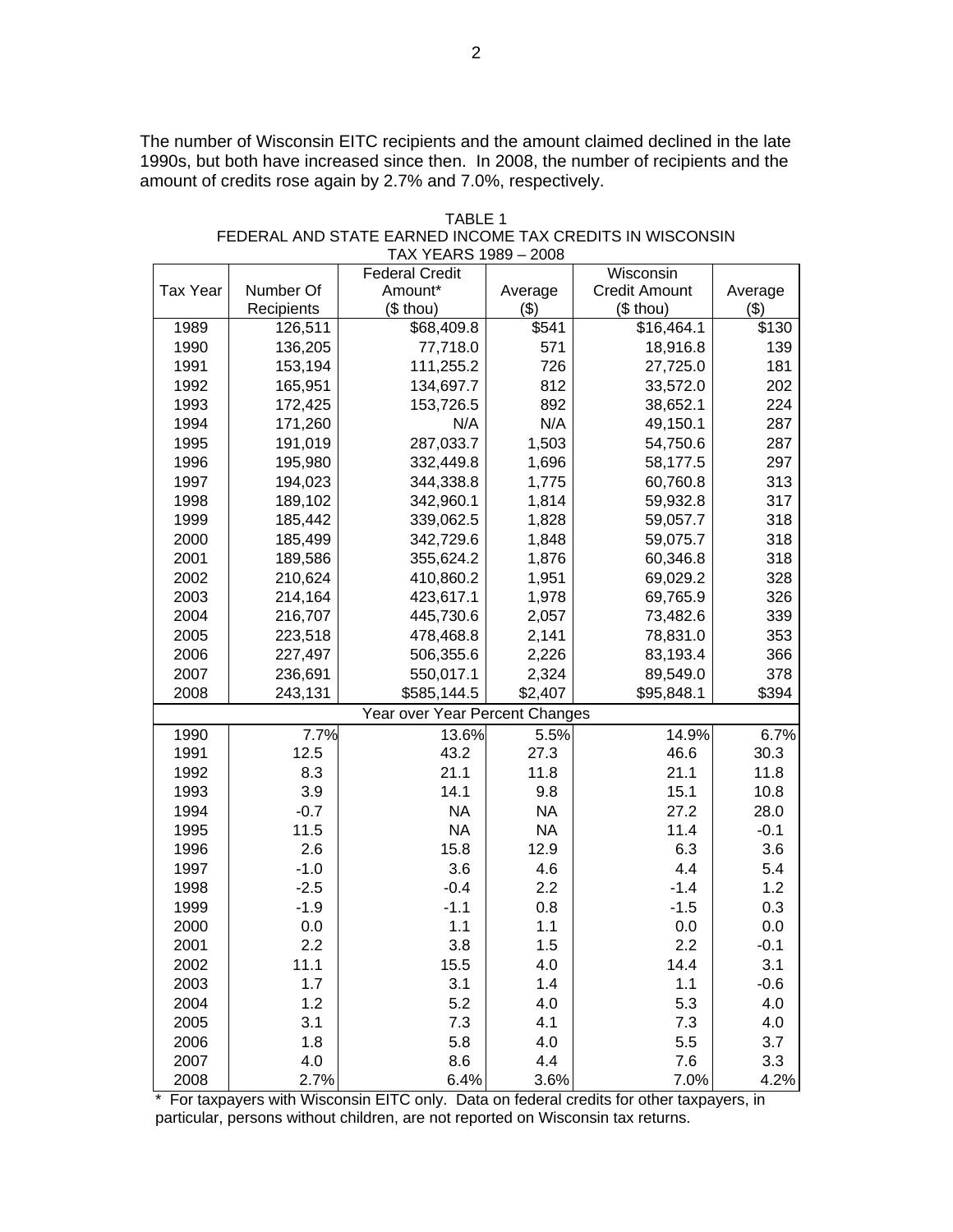N/A Not available. Because the Wisconsin credit was calculated separately from the federal credit in 1994, the amount of federal credit was not recorded on the Wisconsin tax return.

# **C. CREDITS BY FILING STATUS**

Table 2 reports the number of 2008 EITC recipients, the number of children they have, and the amount of credits they receive by filing status and number of children. As the table shows, most recipients are unmarried. About 62% are heads of household, that is, single persons with children who are considered dependents for tax purposes, and about 11% are single filers who do not claim their children as dependents on their tax returns, typically because the non-custodial parent is allowed the dependency claim.

Married couples, while only about 26% of the recipients, received 33% of the credit and their average credit of \$498 was substantially higher than the averages for heads of household (\$374) and single filers (\$262). Married couples had higher average credits and received a larger share of the total credit amount because a larger percentage of them had three or more children, which qualifies for the largest credit. Thirty percent of married claimants had three or more children compared to 8% for single claimants and 14% for head of household claimants.

| Filing Status/              | Number of | % of   | Number of  | Total        | % of   | Average |  |
|-----------------------------|-----------|--------|------------|--------------|--------|---------|--|
| <b>Number of Dependents</b> | Credits   | Total  | Dependents | Amount       | Total  | Amount  |  |
| Single                      |           |        |            |              |        |         |  |
| 1 Dependent                 | 18,630    | 7.7%   | 18,630     | \$1,500,167  | 1.6%   | \$81    |  |
| 2 Dependents                | 6,797     | 2.8    | 13,594     | 2,880,590    | 3.0    | 424     |  |
| 3 or More Dependents        | 2,213     | 0.9    | 6,803      | 2,869,308    | 3.0    | 1,297   |  |
| Subtotal                    | 27,640    | 11.4   | 39,027     | 7,250,065    | 7.6    | 262     |  |
| <b>Head of Household</b>    |           |        |            |              |        |         |  |
| 1 Dependent                 | 79,336    | 32.6   | 79,336     | 5,985,282    | 6.2    | 75      |  |
| 2 Dependents                | 50,460    | 20.8   | 100,920    | 21,742,324   | 22.7   | 431     |  |
| 3 or More Dependents        | 21,539    | 8.9    | 66,620     | 28,929,652   | 30.2   | 1,343   |  |
| Subtotal                    | 151,335   | 62.3   | 246,876    | 56,657,258   | 59.1   | 374     |  |
| <b>Married Joint</b>        |           |        |            |              |        |         |  |
| 1 Dependent                 | 19,774    | 8.1    | 19,774     | 1,369,894    | 1.4    | 69      |  |
| 2 Dependents                | 25,033    | 10.3   | 50,066     | 8,928,838    | 9.3    | 357     |  |
| 3 or More Dependents        | 19,305    | 7.9    | 64,261     | 21,640,507   | 22.6   | 1,121   |  |
| Subtotal                    | 64,112    | 26.4   | 134,101    | 31,939,239   | 33.3   | 498     |  |
| <b>All Filers</b>           |           |        |            |              |        |         |  |
| 1 Dependent                 | 117,740   | 48.4   | 117,740    | 8,855,343    | 9.2    | 75      |  |
| 2 Dependents                | 82,290    | 33.9   | 164,580    | 33,551,752   | 35.0   | 408     |  |
| 3 or More Dependents        | 43,057    | 17.7   | 137,684    | 53,439,467   | 55.8   | 1,241   |  |
| Total                       | 243,087   | 100.0% | 420,004    | \$95,846,562 | 100.0% | \$394   |  |

| TABLE 2                                         |  |
|-------------------------------------------------|--|
| WISCONSIN EARNED INCOME TAX CREDITS             |  |
| BY FILING STATUS AND NUMBER OF DEPENDENTS, 2008 |  |

Components may not sum to total due to rounding.

### **D. CREDITS BY NUMBER OF DEPENDENTS**

Table 2 also shows that almost half of the filers claiming an earned income tax credit had one dependent (48.4%), while 33.9% had two, and 17.7% had three or more. Because Wisconsin provides substantially larger credits to larger families, 55.8% of the credit went to recipients with three or more children, 35.0% to those with two children, and 9.2% to those with one child.

The effect of the Wisconsin adjustment for family size can also be seen by comparing the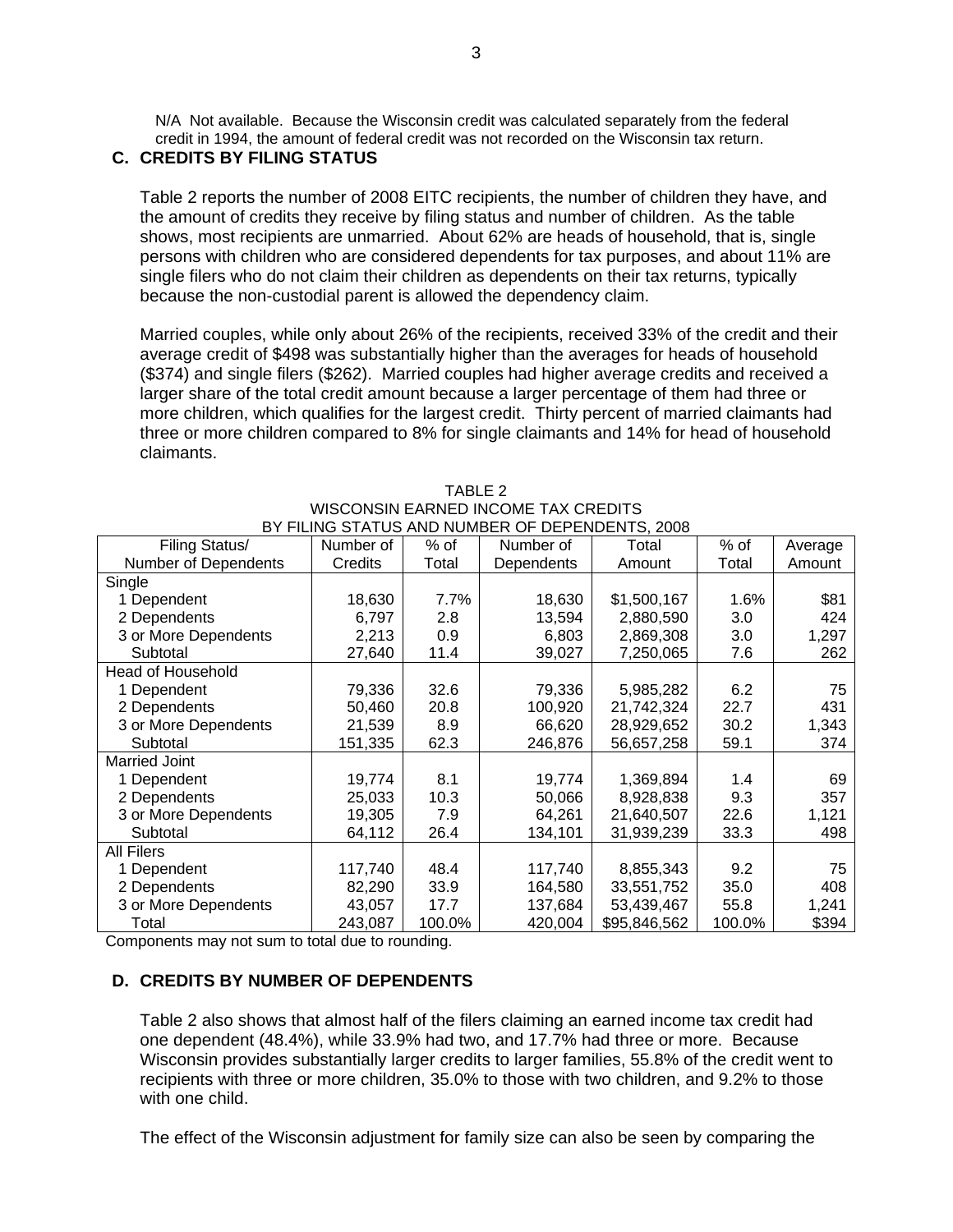average credit, which was \$1,241 for those with three or more dependents, \$408 for those with two dependents, and \$75 for those with one dependent.

### **E. CREDITS BY COUNTY**

Table 3 shows the number and amount of credits and the average credit for Wisconsin's 72 counties in 2008. Milwaukee County, the state's most populous county, had 62,006 credits totaling \$28.5 million and an average credit of \$460. That county accounted for 26% of all state EITC recipients and 30% of all credits paid. The second largest county, Dane, had 13,243 recipients claiming approximately \$4.6 million, for an average credit of \$348.

The county with the highest average credit was Menominee; its \$499 average was 27% higher than the state average of \$394 and \$30 higher than the \$469 average credit in Rusk County, which had the second highest average.

|                   | Number of | Amount of   | Average     |              | Number of | Amount of    | Average       |
|-------------------|-----------|-------------|-------------|--------------|-----------|--------------|---------------|
| County            | Credits   | Credit (\$) | Credit (\$) | County       | Credits   | Credit (\$)  | $Credit$ (\$) |
| Adams             | 966       | \$373,047   | \$386       | Marinette    | 2,058     | \$779,189    | \$379         |
| Ashland           | 1,016     | 387,889     | 382         | Marquette    | 680       | 285,204      | 419           |
| <b>Barron</b>     | 2,477     | 902,497     | 364         | Menominee    | 510       | 254,458      | 499           |
| <b>Bayfield</b>   | 722       | 281,777     | 390         | Milwaukee    | 62,006    | 28,517,296   | 460           |
| <b>Brown</b>      | 10,250    | 3,739,841   | 365         | Monroe       | 2,105     | 808,774      | 384           |
| <b>Buffalo</b>    | 616       | 235,033     | 382         | Oconto       | 1,581     | 546,538      | 346           |
| <b>Burnett</b>    | 797       | 304,365     | 382         | Oneida       | 1,523     | 512,981      | 337           |
| Calumet           | 1,178     | 379,678     | 322         | Outagamie    | 6,171     | 2,227,003    | 361           |
| Chippewa          | 2,857     | 1,099,833   | 385         | Ozaukee      | 1,578     | 500,059      | 317           |
| Clark             | 1,441     | 593,532     | 412         | Pepin        | 289       | 116,293      | 402           |
| Columbia          | 2,090     | 661,386     | 316         | Pierce       | 1,104     | 378,376      | 343           |
| Crawford          | 921       | 377,484     | 410         | Polk         | 2,038     | 737,812      | 362           |
| Dane              | 13,243    | 4,610,541   | 348         | Portage      | 2,378     | 798,055      | 336           |
| Dodge             | 2,999     | 1,031,517   | 344         | Price        | 670       | 254,964      | 381           |
| Door              | 1,023     | 339,365     | 332         | Racine       | 9,421     | 3,865,254    | 410           |
| Douglas           | 2,186     | 768,209     | 351         | Richland     | 823       | 318,157      | 387           |
| Dunn              | 1,629     | 656,920     | 403         | Rock         | 8,081     | 3,044,985    | 377           |
| Eau Claire        | 3,967     | 1,465,922   | 370         | Rusk         | 852       | 399,676      | 469           |
| Florence          | 164       | 46,112      | 281         | St. Croix    | 2,325     | 766,758      | 330           |
| Fond du Lac       | 3,512     | 1,242,367   | 354         | Sauk         | 2,709     | 976,548      | 360           |
| Forest            | 536       | 216,721     | 404         | Sawyer       | 1,080     | 457,760      | 424           |
| Grant             | 2,058     | 746,659     | 363         | Shawano      | 1,975     | 784,937      | 397           |
| Green             | 1,497     | 526,150     | 351         | Sheboygan    | 4,154     | 1,539,052    | 371           |
| <b>Green Lake</b> | 791       | 306,734     | 388         | Taylor       | 960       | 343,599      | 358           |
| lowa              | 1,007     | 388,387     | 386         | Trempealeau  | 1,370     | 510,218      | 372           |
| Iron              | 294       | 91,774      | 312         | Vernon       | 1,296     | 548,388      | 423           |
| Jackson           | 1,026     | 376,544     | 367         | Vilas        | 1,076     | 399,499      | 371           |
| Jefferson         | 2,840     | 984,368     | 347         | Walworth     | 3,798     | 1,412,927    | 372           |
| Juneau            | 1,378     | 537,136     | 390         | Washburn     | 912       | 386,894      | 424           |
| Kenosha           | 7,099     | 2,818,156   | 397         | Washington   | 3,084     | 1,015,000    | 329           |
| Kewaunee          | 669       | 231,173     | 346         | Waukesha     | 6,874     | 2,126,630    | 309           |
| La Crosse         | 4,188     | 1,502,959   | 359         | Waupaca      | 2,178     | 790,431      | 363           |
| Lafayette         | 751       | 327,576     | 436         | Waushara     | 1,076     | 409,623      | 381           |
| Langlade          | 1,062     | 417,761     | 393         | Winnebago    | 5,987     | 2,052,981    | 343           |
| Lincoln           | 1,262     | 470,934     | 373         | Wood         | 3,416     | 1,271,546    | 372           |
| Manitowoc         | 2,978     | 1,094,815   | 368         | Other*       | 6,151     | 3,127,614    | 389           |
| Marathon          | 5,308     | \$2,045,921 | \$385       | <b>Total</b> | 243,087   | \$95,846,562 | \$394         |

TABLE 3 EARNED INCOME TAX CREDITS BY COUNTY, 2008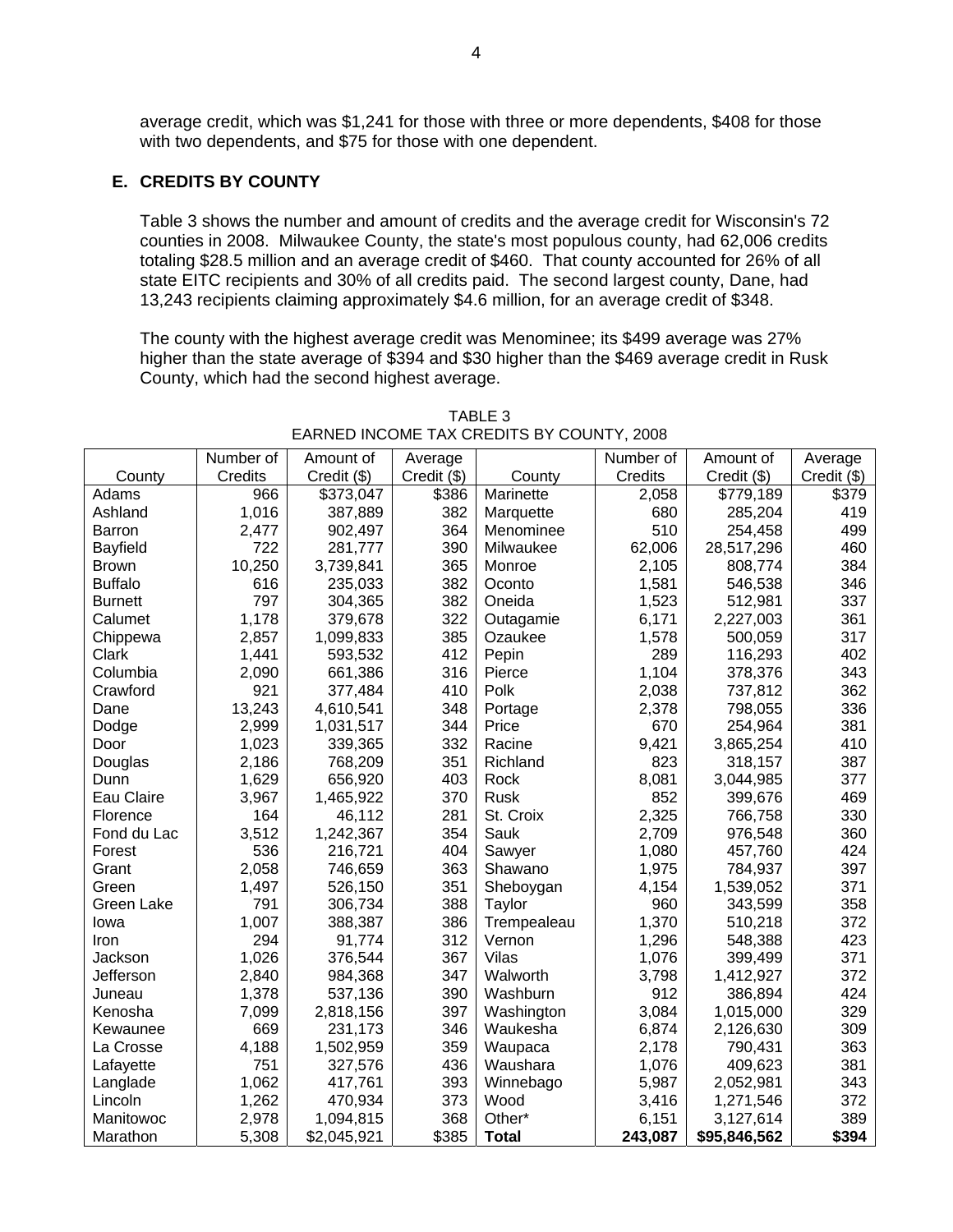\* Includes returns for which no county was listed. Components may not sum to total due to rounding.

## **F. PARTICIPATION BY COUNTY**

Two measures of the extent of participation in the EITC are the percentage of tax returns from the county that claim the credit and the percentage of the county's population in tax filing units receiving the EITC. For the latter measure, the number of people in a tax filing unit was based on the filing status (married couples filing jointly counted as two persons; heads of household and single filers as one) and on the number of dependents claimed for purposes of the EITC.

Table 4 shows both of these measures; again Menominee County stands out with far higher participation than any other county. While the EITC was claimed on 8.8% of all tax returns statewide, 41.8% of Menominee County returns included a claim for the credit. Similarly, 34.2% of Menominee County's population was in tax filing units receiving the EITC. For all other counties, the percent of returns with the EITC ranged from 3.6% (Waukesha County) to 14.6% (Milwaukee County) and the share of population in tax filing units receiving the EITC ranged from 5.2% (Waukesha County) to 19.3% (Milwaukee County).

|                |         |             | Percent of |            |                         | Percent of |
|----------------|---------|-------------|------------|------------|-------------------------|------------|
|                |         |             | Returns    |            |                         | Population |
|                | Tax     | <b>EITC</b> | with EITC  | 2008       | <b>EITC</b>             | with EITC  |
| County         | Returns | Returns     | $(\%)$     | Population | Population <sup>1</sup> | $(\%)$     |
| Adams          | 8,989   | 966         | 10.7%      | 21,836     | 2,982                   | 13.7%      |
| Ashland        | 7,315   | 1,016       | 13.9       | 16,929     | 3,091                   | 18.3       |
| <b>Barron</b>  | 22,054  | 2,477       | 11.2       | 47.727     | 7,633                   | 16.0       |
| Bayfield       | 6,985   | 722         | 10.3       | 16,160     | 2,239                   | 13.9       |
| <b>Brown</b>   | 117,785 | 10,250      | 8.7        | 245,168    | 30,161                  | 12.3       |
| <b>Buffalo</b> | 6,621   | 616         | 9.3        | 14,200     | 1,959                   | 13.8       |
| <b>Burnett</b> | 7,129   | 797         | 11.2       | 16,791     | 2,466                   | 14.7       |
| Calumet        | 20,778  | 1,178       | 5.7        | 46,292     | 3,515                   | 7.6        |
| Chippewa       | 27,499  | 2,857       | 10.4       | 61,872     | 8,928                   | 14.4       |
| Clark          | 14,197  | 1,441       | 10.2       | 34,589     | 4,836                   | 14.0       |
| Columbia       | 27,543  | 2,090       | 7.6        | 56,130     | 6,167                   | 11.0       |
| Crawford       | 7,600   | 921         | 12.1       | 17,629     | 2,924                   | 16.6       |
| Dane           | 237,724 | 13,243      | 5.6        | 471,559    | 37,846                  | 8.0        |
| Dodge          | 40,794  | 2,999       | 7.4        | 89,810     | 9,079                   | 10.1       |
| Door           | 14,517  | 1,023       | 7.0        | 30,303     | 3,109                   | 10.3       |
| Douglas        | 19,600  | 2,186       | 11.2       | 44,326     | 6,422                   | 14.5       |
| Dunn           | 17,783  | 1,629       | 9.2        | 43,292     | 5,216                   | 12.0       |
| Eau Claire     | 45,282  | 3,967       | 8.8        | 98,302     | 11,868                  | 12.1       |
| Florence       | 2,013   | 164         | 8.1        | 5,317      | 516                     | 9.7        |
| Fond du Lac    | 48,309  | 3,512       | 7.3        | 101,740    | 10,475                  | 10.3       |
| Forest         | 4,152   | 536         | 12.9       | 10,393     | 1,668                   | 16.0       |
| Grant          | 21,779  | 2,058       | 9.4        | 51,290     | 6,411                   | 12.5       |
| Green          | 17,647  | 1,497       | 8.5        | 36,493     | 4,583                   | 12.6       |
| Green Lake     | 9,344   | 791         | 8.5        | 19,416     | 2,415                   | 12.4       |
| Iowa           | 11,215  | 1,007       | 9.0        | 24,196     | 3,175                   | 13.1       |

TABLE 4 EARNED INCOME TAX CREDIT PARTICIPATION BY COUNTY, 2008

<span id="page-4-0"></span>THE EITC population was based on the filing status (married couples filing jointly counted as two the EITC population was based on the filing status (married couples filing jointly counted as two persons; heads of household and single filers as one) and on the number of dependents claimed for purposes of the EITC.